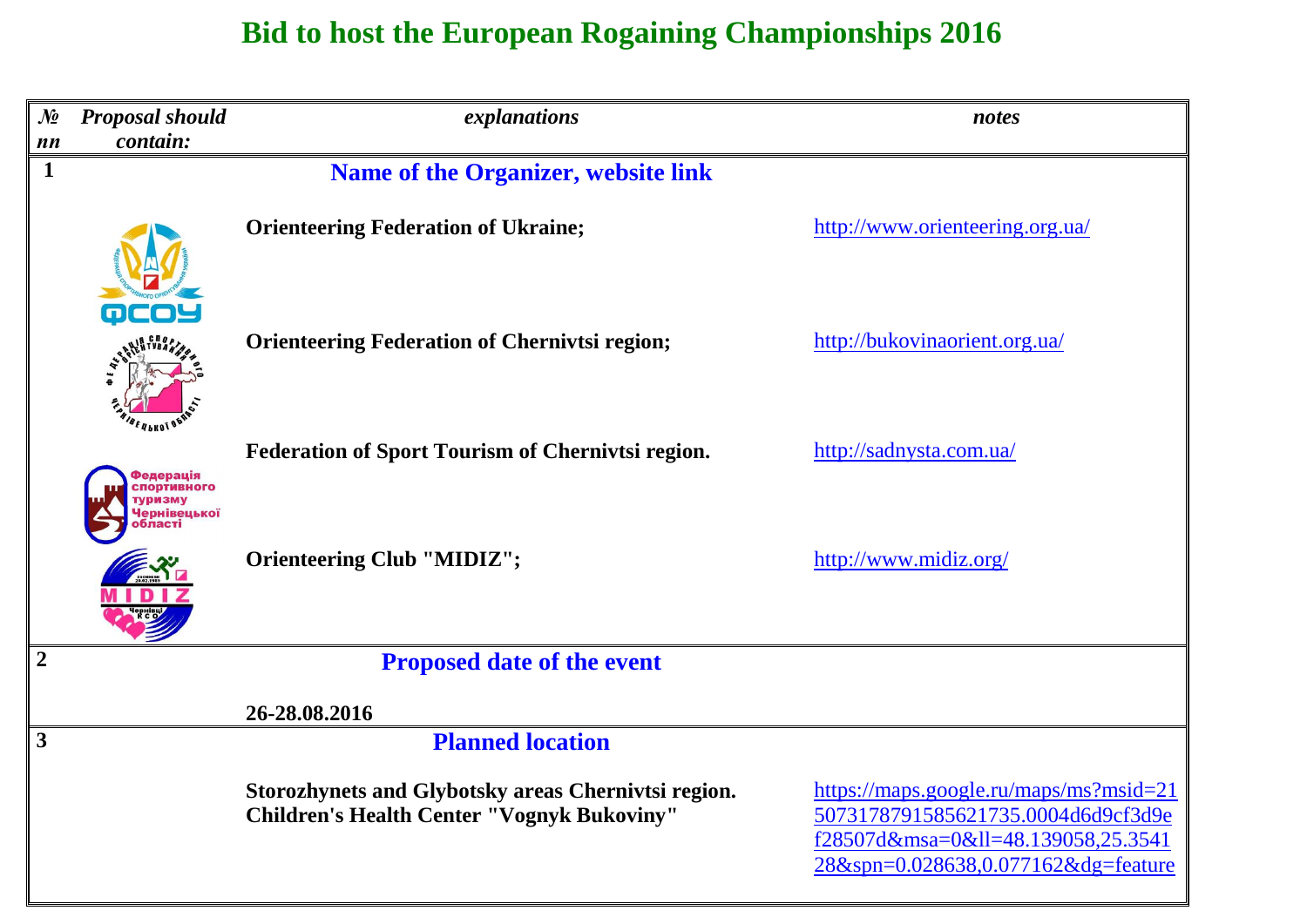|   |                        | <b>Chernivtsi</b><br><b>M133000 <math>3 \text{ }\text{sm} = 1 \text{k} \text{m}</math>); H=10m</b><br><b>237 sq.km</b>                                                                                                                                                  | <b>25 km</b>                        |
|---|------------------------|-------------------------------------------------------------------------------------------------------------------------------------------------------------------------------------------------------------------------------------------------------------------------|-------------------------------------|
| 4 |                        | The names of the organizers (the director of the                                                                                                                                                                                                                        |                                     |
|   |                        | championship, the planner and the course setter)                                                                                                                                                                                                                        |                                     |
|   | <b>Event Director:</b> | <b>Yefim Shtempler (Chernivtsi)</b>                                                                                                                                                                                                                                     | shtempler@mail.ru                   |
|   |                        | Took part in WRC 2004, 2008 - Ukrainian team official,                                                                                                                                                                                                                  |                                     |
|   |                        | ERC 2008, 2011 – Ukrainian team official.                                                                                                                                                                                                                               |                                     |
|   |                        | Organizer and event director - ERC 2006, 2010.                                                                                                                                                                                                                          |                                     |
|   |                        | The organizer and the event director of four Ukrainian                                                                                                                                                                                                                  |                                     |
|   |                        | Rogaining Championships (24 hours) 2005-2014                                                                                                                                                                                                                            |                                     |
|   | chief justice          | Letichevsky Alexander: The organizer and the chief judge<br>of four Ukrainian Rogaining Championships 2011-2012 (12<br>hours), two 24 hour Championships on the Mountain<br>Rogaining, Rogaining "Cold Yar-2012". Competed in<br>ERC2010, 2012 and WRC2008, 2010, 2012. | alexander.letichevsky.jr@iss.org.ua |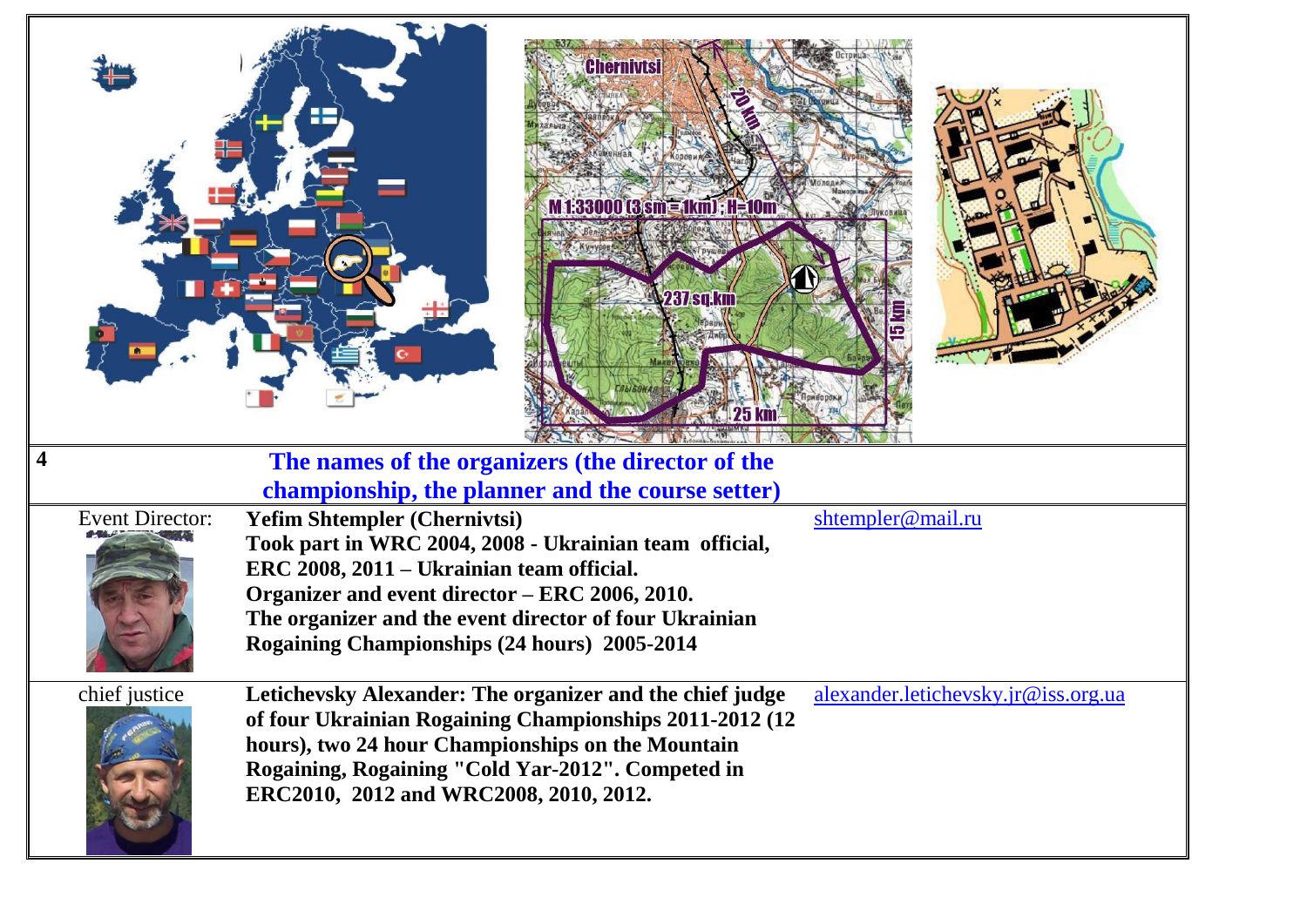

**Viktor Skrypnyk (Chernivtsi) Organizer and deputy event director – ERC 2006, 2010.**

[lvn-59@mail.ru](mailto:lvn-59@mail.ru)

[kvk\\_irbis@mail.ru](mailto:kvk_irbis@mail.ru)



**Registration and SI management: Oleg Postelnyak (Sumy) – same role in ERC 2010.**

**Took part in organization of ERC2006, 2010,**

**Competed in WRC 2012 and WRC 2013.**

**V. Lipka (Chernivtsi)**

**6 Future planned events**

[oleg.postelnyak@incom.ua](mailto:oleg.postelnyak@incom.ua)



### **5 Organizers' experience in organizing rogaines**



**ROGAINE Competition in the Chernivtsi region ERC2006, ERC2010. Ukrainian Rogaining Championships (24 hour) - 2005- 2014 Ukrainian Rogaining Championships (6 hour) - 2009, 2010, 2011 Ukrainian Rogaining Championships (12 hour) - 2014**

[http://ru.wikipedia.org/wiki/%D0%A0%](http://ru.wikipedia.org/wiki/%D0%A0%D0%BE%D0%B3%D0%B5%D0%B9%D0%BD#.D0.A7.D0.B5.D0.BC.D0.BF.D0.B8.D0.BE.D0.BD.D0.B0.D1.82_.D0.95.D0.B2.D1.80.D0.BE.D0.BF.D1.8B_.D0.BF.D0.BE_.D1.80.D0.BE.D0.B3.D0.B5.D0.B9.D0.BD.D1.83) [D0%BE%D0%B3%D0%B5%D0%B9%](http://ru.wikipedia.org/wiki/%D0%A0%D0%BE%D0%B3%D0%B5%D0%B9%D0%BD#.D0.A7.D0.B5.D0.BC.D0.BF.D0.B8.D0.BE.D0.BD.D0.B0.D1.82_.D0.95.D0.B2.D1.80.D0.BE.D0.BF.D1.8B_.D0.BF.D0.BE_.D1.80.D0.BE.D0.B3.D0.B5.D0.B9.D0.BD.D1.83) [D0%BD#.D0.A7.D0.B5.D0.BC.D0.BF.D](http://ru.wikipedia.org/wiki/%D0%A0%D0%BE%D0%B3%D0%B5%D0%B9%D0%BD#.D0.A7.D0.B5.D0.BC.D0.BF.D0.B8.D0.BE.D0.BD.D0.B0.D1.82_.D0.95.D0.B2.D1.80.D0.BE.D0.BF.D1.8B_.D0.BF.D0.BE_.D1.80.D0.BE.D0.B3.D0.B5.D0.B9.D0.BD.D1.83) [0.B8.D0.BE.D0.BD.D0.B0.D1.82\\_.D0.9](http://ru.wikipedia.org/wiki/%D0%A0%D0%BE%D0%B3%D0%B5%D0%B9%D0%BD#.D0.A7.D0.B5.D0.BC.D0.BF.D0.B8.D0.BE.D0.BD.D0.B0.D1.82_.D0.95.D0.B2.D1.80.D0.BE.D0.BF.D1.8B_.D0.BF.D0.BE_.D1.80.D0.BE.D0.B3.D0.B5.D0.B9.D0.BD.D1.83) [5.D0.B2.D1.80.D0.BE.D0.BF.D1.8B\\_.D](http://ru.wikipedia.org/wiki/%D0%A0%D0%BE%D0%B3%D0%B5%D0%B9%D0%BD#.D0.A7.D0.B5.D0.BC.D0.BF.D0.B8.D0.BE.D0.BD.D0.B0.D1.82_.D0.95.D0.B2.D1.80.D0.BE.D0.BF.D1.8B_.D0.BF.D0.BE_.D1.80.D0.BE.D0.B3.D0.B5.D0.B9.D0.BD.D1.83) [0.BF.D0.BE\\_.D1.80.D0.BE.D0.B3.D0.B](http://ru.wikipedia.org/wiki/%D0%A0%D0%BE%D0%B3%D0%B5%D0%B9%D0%BD#.D0.A7.D0.B5.D0.BC.D0.BF.D0.B8.D0.BE.D0.BD.D0.B0.D1.82_.D0.95.D0.B2.D1.80.D0.BE.D0.BF.D1.8B_.D0.BF.D0.BE_.D1.80.D0.BE.D0.B3.D0.B5.D0.B9.D0.BD.D1.83) [5.D0.B9.D0.BD.D1.83](http://ru.wikipedia.org/wiki/%D0%A0%D0%BE%D0%B3%D0%B5%D0%B9%D0%BD#.D0.A7.D0.B5.D0.BC.D0.BF.D0.B8.D0.BE.D0.BD.D0.B0.D1.82_.D0.95.D0.B2.D1.80.D0.BE.D0.BF.D1.8B_.D0.BF.D0.BE_.D1.80.D0.BE.D0.B3.D0.B5.D0.B9.D0.BD.D1.83)

**International Rogaining competition "Bukovina Cup" and Ukraine Championships 2017, 2018 National competitions in extreme skiing, hiking, cycling and Bike-O, preparation of background materials for hiking and sightseeing.**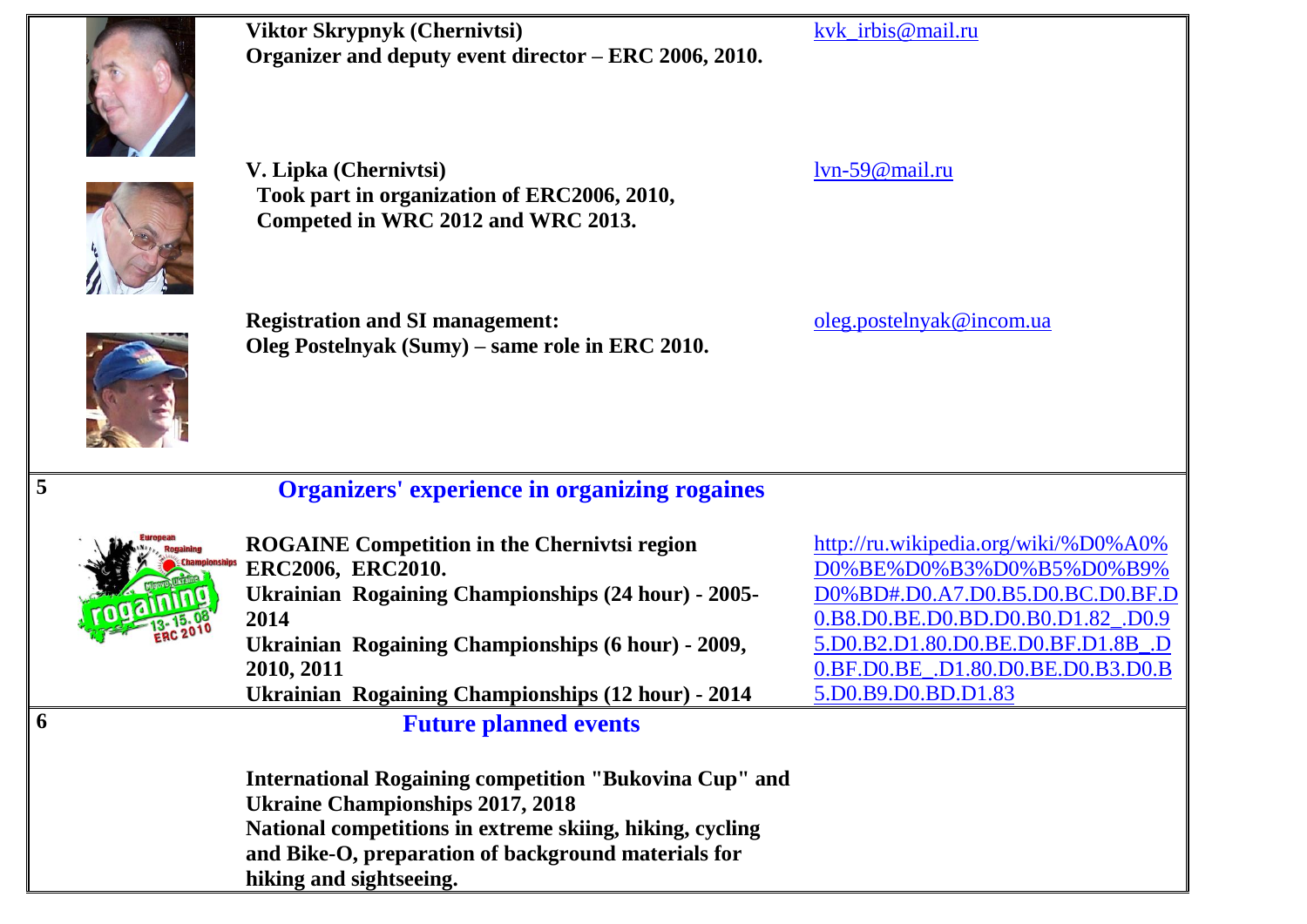## **7 Terrain and map description**



**• The area of Carpathian Mountains and foot hills, the maximum height difference of up to 200 meters (300-500 feet above sea level). Terrain – mostly forested with developed network of forest roads and many small rivers and streams.**

**• The vegetation is hardwood (beech, hornbeam). Young and old logging areas are difficult to cross.**

**• Areas with private individual building. Crossing into private land is prohibited.**

**• Map is based on topographic used at competitions and sports map, field checked and refined 2012 - 2016. Drafted using a set of symbols for orienteering maps ISOM2000, Scale is 1:30000, Contours - 10m. Total area - 210-230 sq.km. Field work: leading cartographers of region and Ukraine.**

# Video:

[http://www.midiz.org/ind](http://www.midiz.org/index.php/video/94-the-nature-of-bukovina-2014) [ex.php/video/94-the](http://www.midiz.org/index.php/video/94-the-nature-of-bukovina-2014)[nature-of-bukovina-2014](http://www.midiz.org/index.php/video/94-the-nature-of-bukovina-2014)

| 8 | <b>Description of punching system and result</b>                        |                                         |
|---|-------------------------------------------------------------------------|-----------------------------------------|
|   | computing software                                                      |                                         |
|   |                                                                         | oleg.postelnyak@incom.ua                |
|   |                                                                         | http://www.sportident.com/index.php?lan |
|   | SI, software program, certified by IRF                                  | $g=en$                                  |
|   | Weather and climate at the proposed date of the                         |                                         |
|   | race                                                                    |                                         |
|   | At this time, more likely sunny weather with intermittent               | http://www.meteoprog.ua/ru/weather/Gly  |
|   | rain, with temperatures during the day 20-25 degrees and<br>$\sqrt{11}$ | bokaya/?utm_source=meteoprog.com&ut     |
|   | at night 8-17. Also possible, but less likely to rain and the           | m_medium=Redirect&utm_campaign=re       |
|   | temperature is 10-15 degrees during the day and 7-10 at                 | direct com to ua                        |
|   | night.                                                                  |                                         |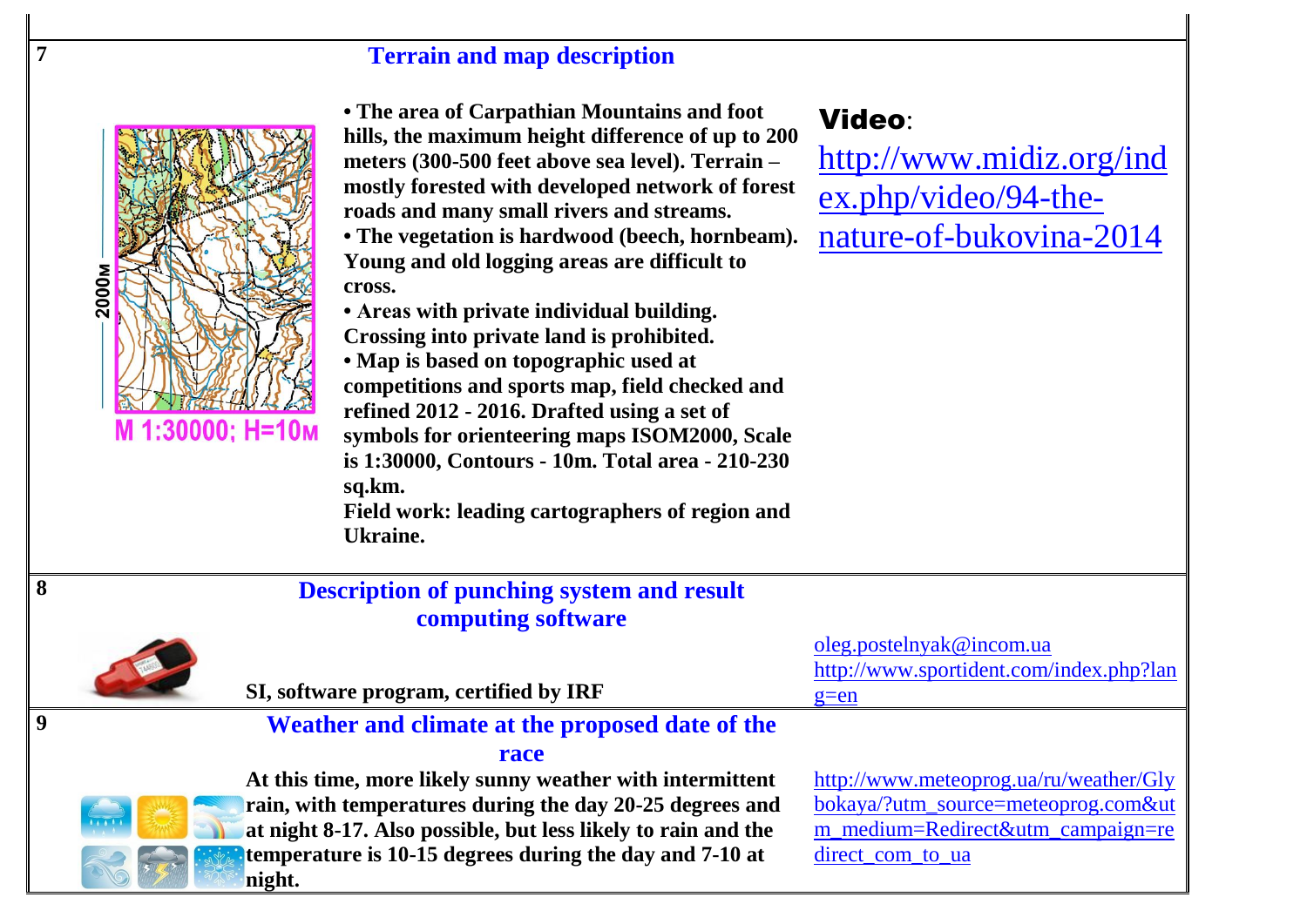| <b>10</b> | Sun and moon during the event<br><b>August 27. (Saturday)</b><br><b>20.16 sunset</b><br><b>August 28 (Sunday)</b><br>03.24 moonrise<br>06.25 sunrise |                                                                                                  |
|-----------|------------------------------------------------------------------------------------------------------------------------------------------------------|--------------------------------------------------------------------------------------------------|
| <b>11</b> | <b>Transportation and Accommodation info</b>                                                                                                         |                                                                                                  |
|           | <b>Rail link:</b>                                                                                                                                    | http://www.poezda.net/ru/station_timetab<br>le/ChERNOVCY?st_code=2218500&for<br>$Date =$         |
|           | <b>Intercity bus service:</b>                                                                                                                        | http://rasp.yandex.ru/station/9692686                                                            |
|           | Airport:                                                                                                                                             | http://airport.at.ua/index/aeroport_cherno<br>vcy_raspisanie_samoletov_airport_chern<br>ovcy/020 |
|           | <b>Rental vehicles:</b>                                                                                                                              | http://www.autodrive.com.ua/prokat-<br>avto/chernivtsi/tariffs/                                  |
| 12        | <b>Statement that the race will be run in accordance</b><br>with the IRF Rules                                                                       |                                                                                                  |
|           | The competition will be conducted strictly according to the<br><b>International Rules of Rogaining</b>                                               | http://rogaining.org/attachments/article/8<br>3/IRF%20rogaining%20rules%202013.p<br>df           |
| 13        | <b>Note</b>                                                                                                                                          |                                                                                                  |
|           | The competition organizers will not impose restrictions on<br>the number of participants and guests of the competition                               |                                                                                                  |